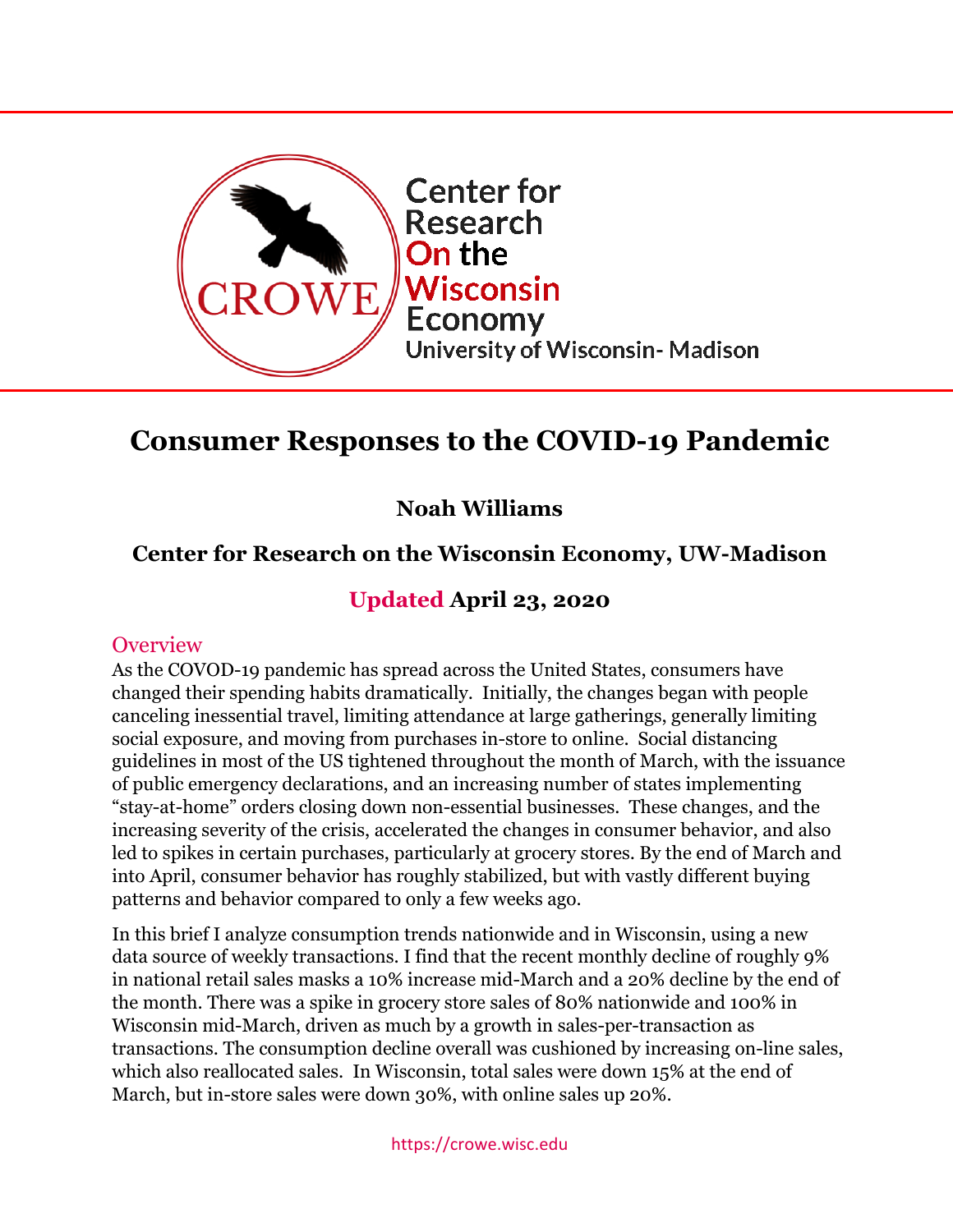## Background and Data

While the general narrative laid out in the opening paragraph above could be pieced together in broad outline from news reports, until now it has been difficult to quantify the changes in consumer behavior. This is because official data on consumption and sales is not released with the speed or at high enough frequency to track such a rapidlyevolving crisis. This has spurred the search for new, high-frequency indicators that can track economy in real-time. In other work, I have analyze a new data source measuring economic activity based on detailed [foot traffic patterns](https://crowe.wisc.edu/wp-content/uploads/sites/313/2020/04/activity-1.pdf) at commercial locations.

In this brief, I use weekly transactions data from Earnest Research, which provides a clearer picture on the behavior patterns of American consumers. This data set provides a broad sample of aggregated consumption/transaction data, from a sample of roughly 6 million households (with 25-30 million credit and debit cards) nationwide. The data is weekly, and is released with a 1 week delay, with the latest data for the week ending April 8. A good overview of the recent implications of the data for consumer behavior was [recently published](https://www.nytimes.com/interactive/2020/04/11/business/economy/coronavirus-us-economy-spending.html) in the *New York Times*.

The Earnest Research data is quite comprehensive, and allows for disaggregation in multiple ways. The data set tags individual transactions at recognized brands and merchants, a collection of roughly 2,000 merchants, and then aggregates them into categories and sub-categories. Thus the Earnest data misses local retailers, non-chain restaurants, and others, as well as cash transactions. Nonetheless, as I show below, the aggregate Earnest Research sales match national retail sales data quite well, capturing roughly 80% of the total variation in advance retail sales. The Earnest sales data does especially well in tracking some spending categories, capturing more than 90% of the variation in retail sales on clothing, on groceries, and at department stores.

Furthermore, the Earnest data has multiple levels of disaggregation. The data allow for geographic decomposition (by region, state, CBSA, and city), although with varying degrees of coverage, and so varying accuracy. As noted, it has decomposition by category (apparel, grocers, department stores, etc.) and sub-category (i.e. grocers divided into: discount grocers, meal kits, online grocers, specialty grocers, and supermarkets). Finally, the data has separate metrics (sales, transactions, and sales per transaction), as well as separate purchasing channels (in-store, online, or store card).

The Earnest data thus provides interesting insights which were unavailable elsewhere. For example, the official [US retail sales data](https://www.census.gov/retail/marts/www/marts_current.pdf) for March was just released, which showed a sharp reduction of almost 9%, with substantial variation across sectors. But even this sharp drop obscures the substantial changes that occurred over the month, which the Earnest data makes clear. There was relative stability early in the month, a sharp rampup in spending leading up to lock-downs and quarantine, and an overall decline later in the month. That is, the 9% overall decline in March masked a 10% increase mid-month and a 20% decline by the end of the month.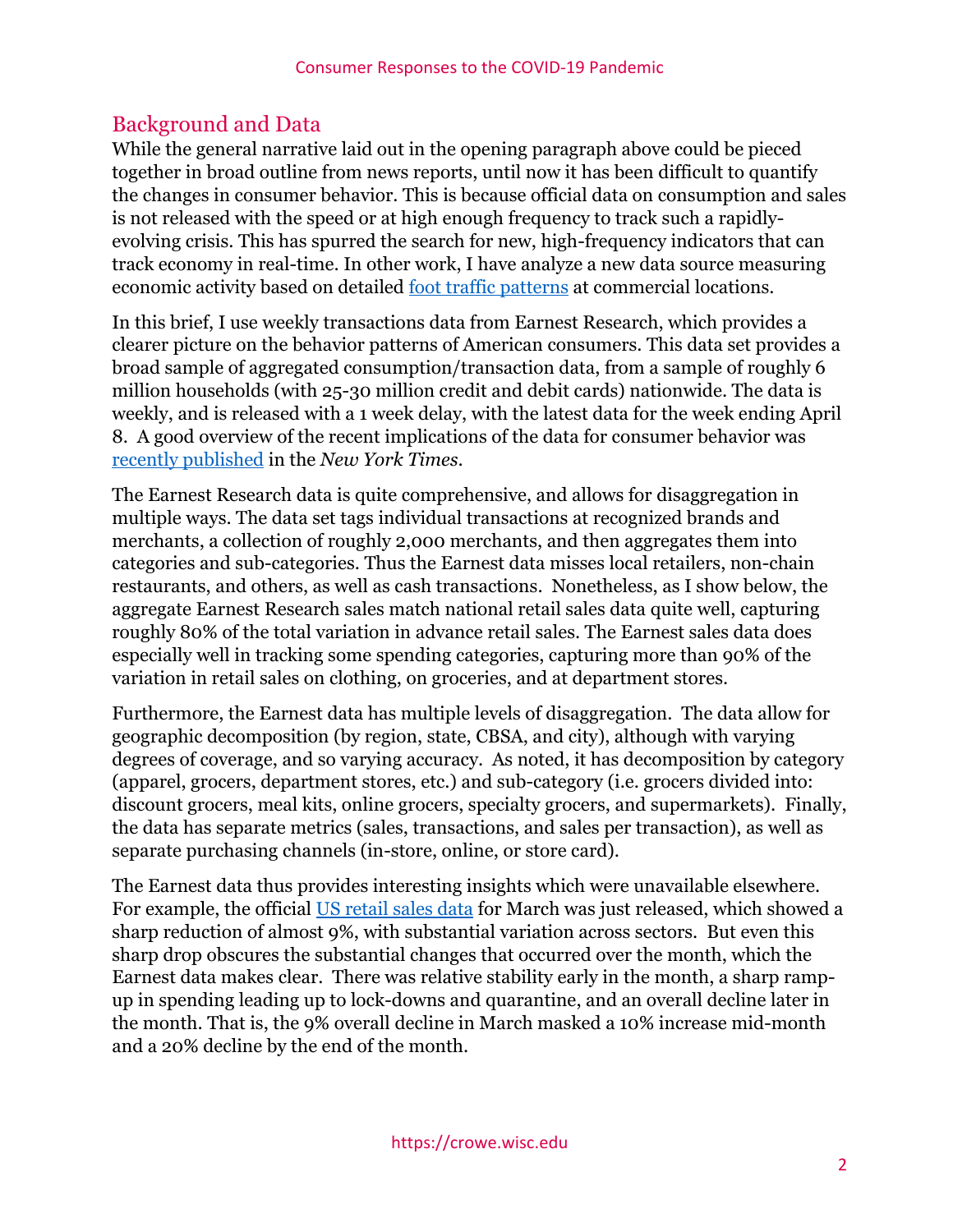



Further, while the foot traffic data I have used previously also provides useful high frequency information on economic activity, it is best for capturing in-store transactions. Thus it misses on-line and delivery purchases, both of which have increased substantially in recent weeks. In particular, while overall sales fell 20% at the end of March, in-store sales declined by a much larger 30%, with the shift to on-line transactions making up the difference. Moreover, while the foot traffic data does show a big spike in grocery store transactions, sales grew even more. That is, sales-per-transaction increased dramatically starting in the mid-March when consumers began stocking up for the lockdown.

### Consumption Trends Nationwide and in Wisconsin

In the rest of the brief, I illustrate the consumption trends in response to the COVID-19 pandemic both nationwide and in Wisconsin, using the Earnest Research data. Overall, the state has followed a very similar pattern to the nation as a whole, with a bit more variation. In general, I find substantial declines in consumption, with weekly sales down roughly 20% year-on-year in the last week of March, with a slight recovery in the first week in April. In addition, there were sharp changes across industry, channel (in-store vs online), and transaction size.

First I analyze how representative the Earnest Research data are by comparing them with the advance monthly retail sales (not seasonally adjusted) from the US Census Bureau. In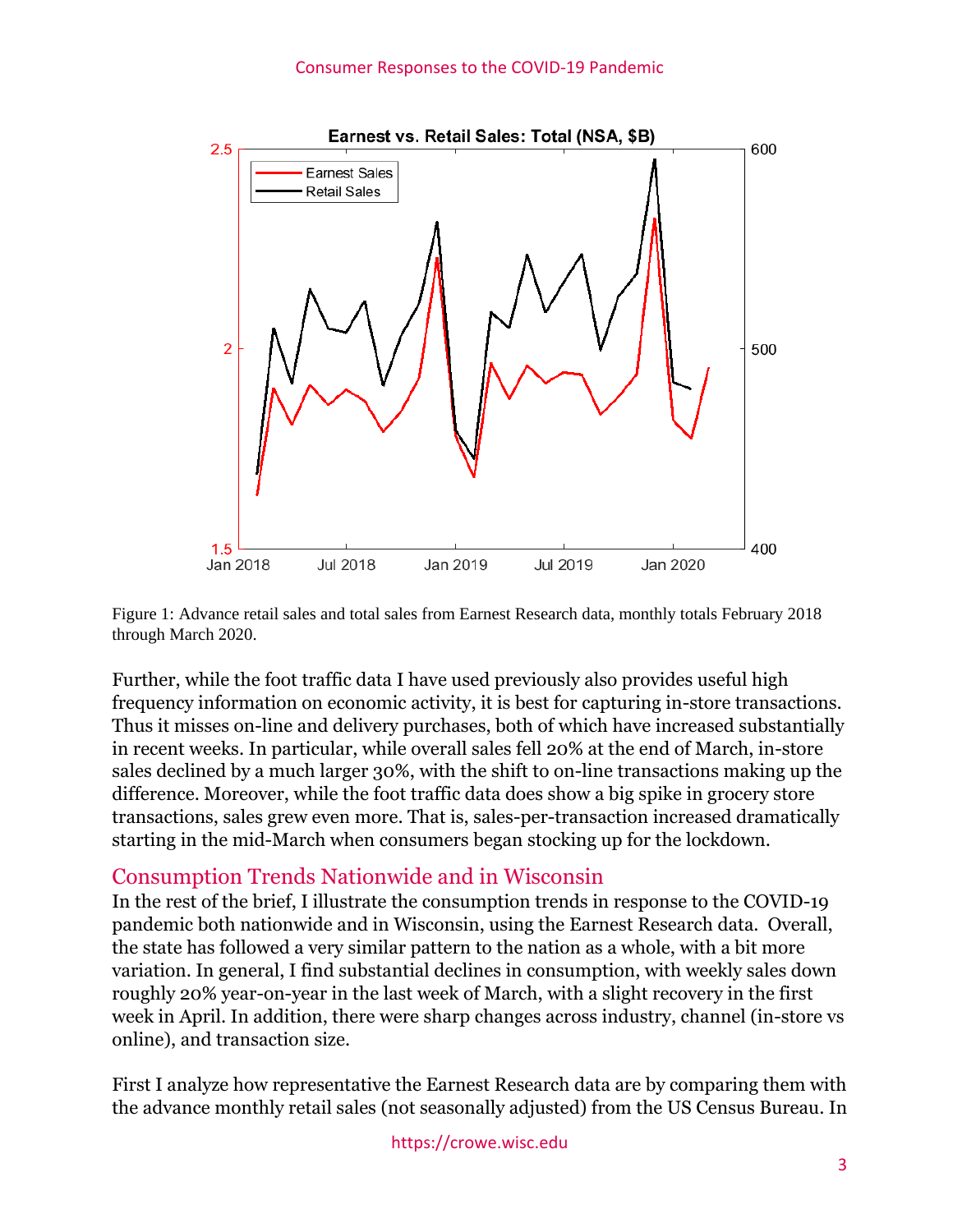#### Consumer Responses to the COVID-19 Pandemic

| <b>Category</b>          | <b>Regression</b><br><b>Constant</b> | <b>Regression</b><br>Coefficient | <b>R-Squared</b> |
|--------------------------|--------------------------------------|----------------------------------|------------------|
| <b>Total Sales</b>       | 87.36                                | 223.9                            | 0.78             |
| <b>Department Stores</b> | $-3.37$                              | 202.5                            | 0.92             |
| Clothing                 | $-1.20$                              | 299.3                            | 0.94             |
| <b>Grocery Stores</b>    | 6.83                                 | 169.7                            | 0.92             |

Table 1: Regression results for advance retail sales and selected categories on Earnest Research sales. Monthly sales totals in billions of dollars (NSA), 2/2018-2/2020.

Figure 1, I show the total sales from Earnest Research, aggregated to a monthly frequency, along with the retail sales from February 2018 through March 2020. The Earnest sales total includes all categories except finance, which is their baseline measure of consumer spending. As the figure shows, the two series track each other pretty well, both in the seasonal variation as well as over the longer-term. The Earnest total sales data includes many transactions that are not part of the retail sales measure, such as travel expenditures at hotels and airlines, as well as payments for insurance, cable TV, and mobile phones. Nonetheless, the total sales measure had a stronger correlation with retail sales than a subset of the Earnest data which excluded categories not in retail sales.

Table 1 provides a more quantitative sense of the relation between the Earnest Research data and different categories of retail sales. In particular, the table gives the results of simple regressions of categories of Earnest Research sales on retail sales. We see that, as in Figure 1, Earnest total sales captures most of the variation in total retail sales, with an R-squared of 0.78. If we look at different categories, the relationship is even stronger. There is not a one-for-one mapping between the Earnest and Census categories which would allow for a full comparison. But for department stores, clothing (apparel and accessories), and grocery stores, there is a very close relationship. The Earnest Research sales in those categories account for over 92% of the variation in retail sales. These strong correlations at a monthly frequency give me more confidence in using the Earnest Research data to analyze trends at a weekly frequency.

Figure 2 shows how consumption has changed, both nationally in Wisconsin, through the COVID-19 pandemic. In particular, I show the year-over-year sales growth, both for total sales and select categories, using Earnest Research data through week ending April 8, 2020. Overall, the trends were very similar nationally and in Wisconsin.

The upper left panel shows total sales. Apart from the sharp seasonal fluctuations through the holidays, the early part of 2020 was relatively stable, with growth averaging around 2% from January through mid-March. Sales growth increased over the middle of the month, with a national peak of 11.6% for the week ending March 18. This was the week when the national health emergency was announced and the crisis accelerated. Consumption then fell sharply over the next two weeks, as distancing measures and mandated shutdowns increased, down to -20% for the week ending April 1. There was a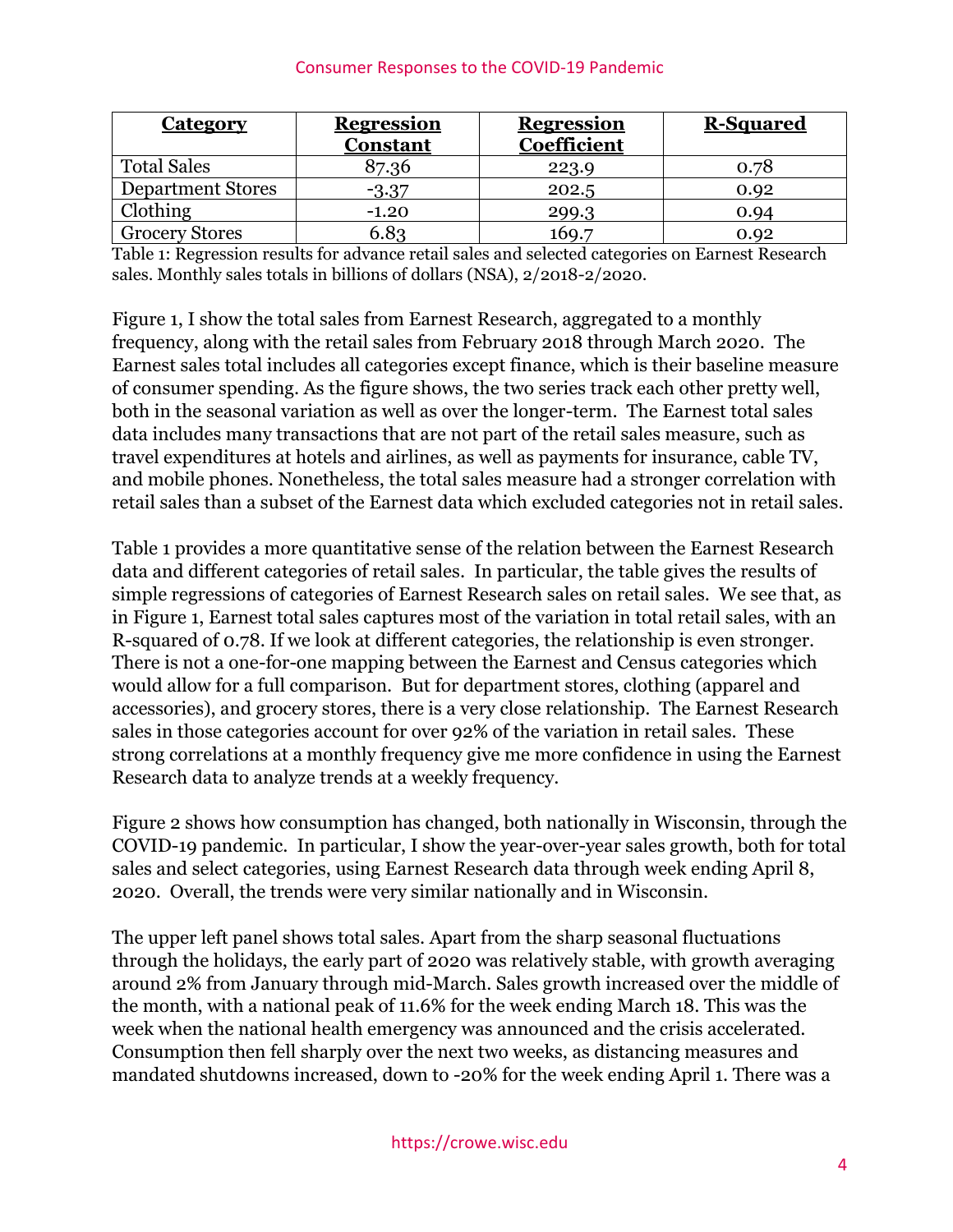#### Consumer Responses to the COVID-19 Pandemic



Figure 2: Year-over-year sales growth, total sales and select categories, Earnest Research data through week ending April 15, 2020.

slight recovery in the last two weeks, with national sales down 12.5% from a year ago for the week ending April 15. Wisconsin sales followed national sales closely, with a bit of variation: the mid-month peak was slightly stronger (13.8%) and the decline not as sharp (bottoming out at -14.3%) in the state.

The other three panels show spending in a few categories which were particularly affected by the pandemic: grocery stores, restaurants, and travel (which includes airlines and hotels). Grocery store sales have held up the strongest during crisis, with a sharp spike in sales in mid-March hitting 100% in Wisconsin and 80% nationwide. The peak due to panic buying subsided in the following weeks, but sales still remained well above 2019 levels. Restaurant sales fell sharply from the middle of the month, down around 40% over the last few weeks, as dine-in locations were closed and business shifted fully toward takeout and delivery. The travel sector has been hit especially hard, with sales dropping 80% for the final two weeks. Even though airlines are still operating and many hotels remain open, few people are traveling in the current conditions.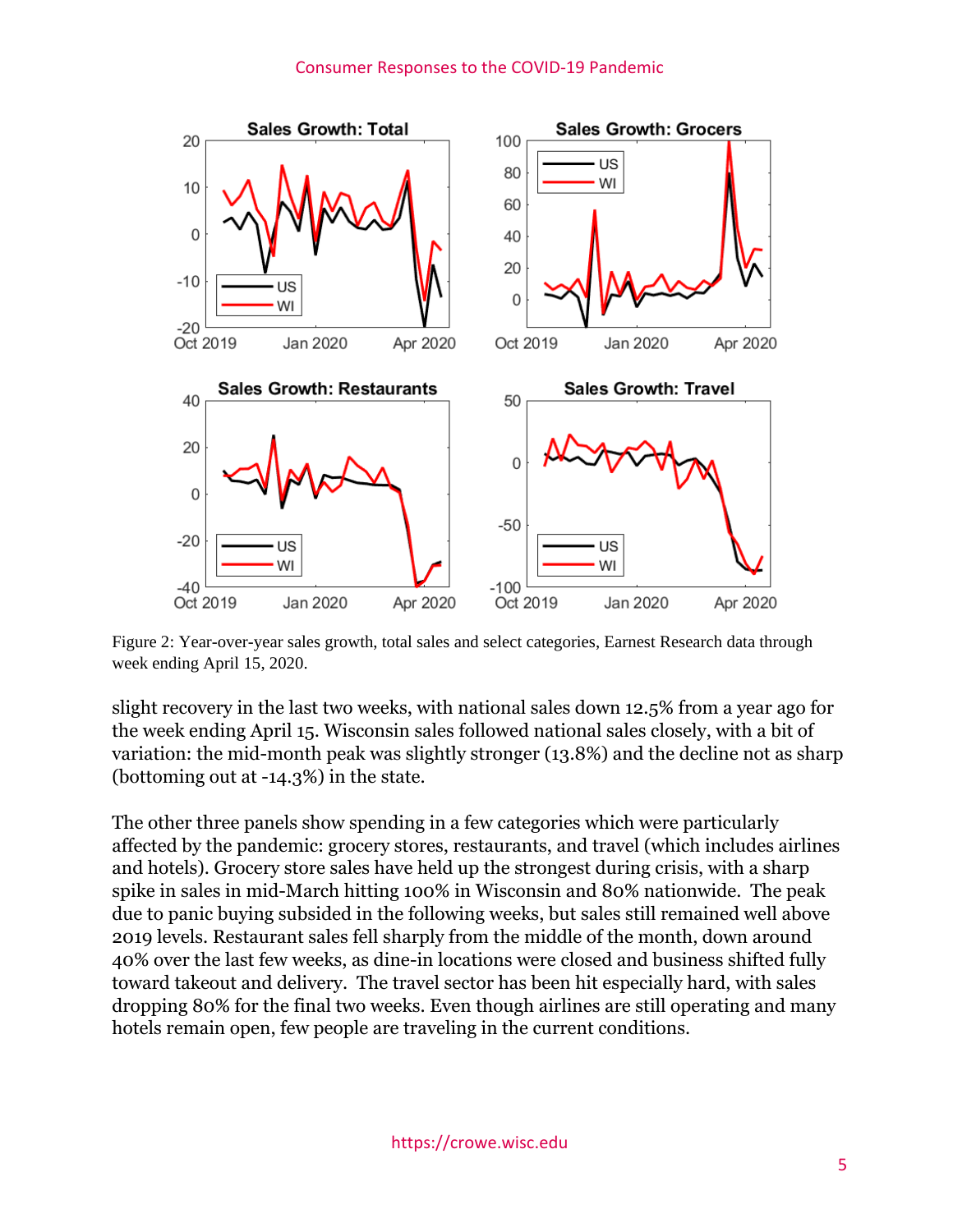

Figure 3: Decomposition of sales growth into growth in transactions and growth in average transaction size. Total sales and sales at grocers in Wisconsin.



Figure 4: Decomposition of sales (left panel) and transactions (right panel) growth into growth in-store and on-line. Total sales in Wisconsin.

In addition to the changes in types of consumption, the pandemic has changed how individuals have consumed. In particular, as people are leaving home less they are making fewer transactions, but transaction size has increased. This is shown in Figure 3, which looks at sales growth in Wisconsin both overall and at grocery stores. In each case, I show growth in sales, transactions, and average transaction size. The figures clearly show that there has been a much sharper drop in transactions than sales, as the amount of purchases per transaction has grown. This is especially true at grocery stores. While